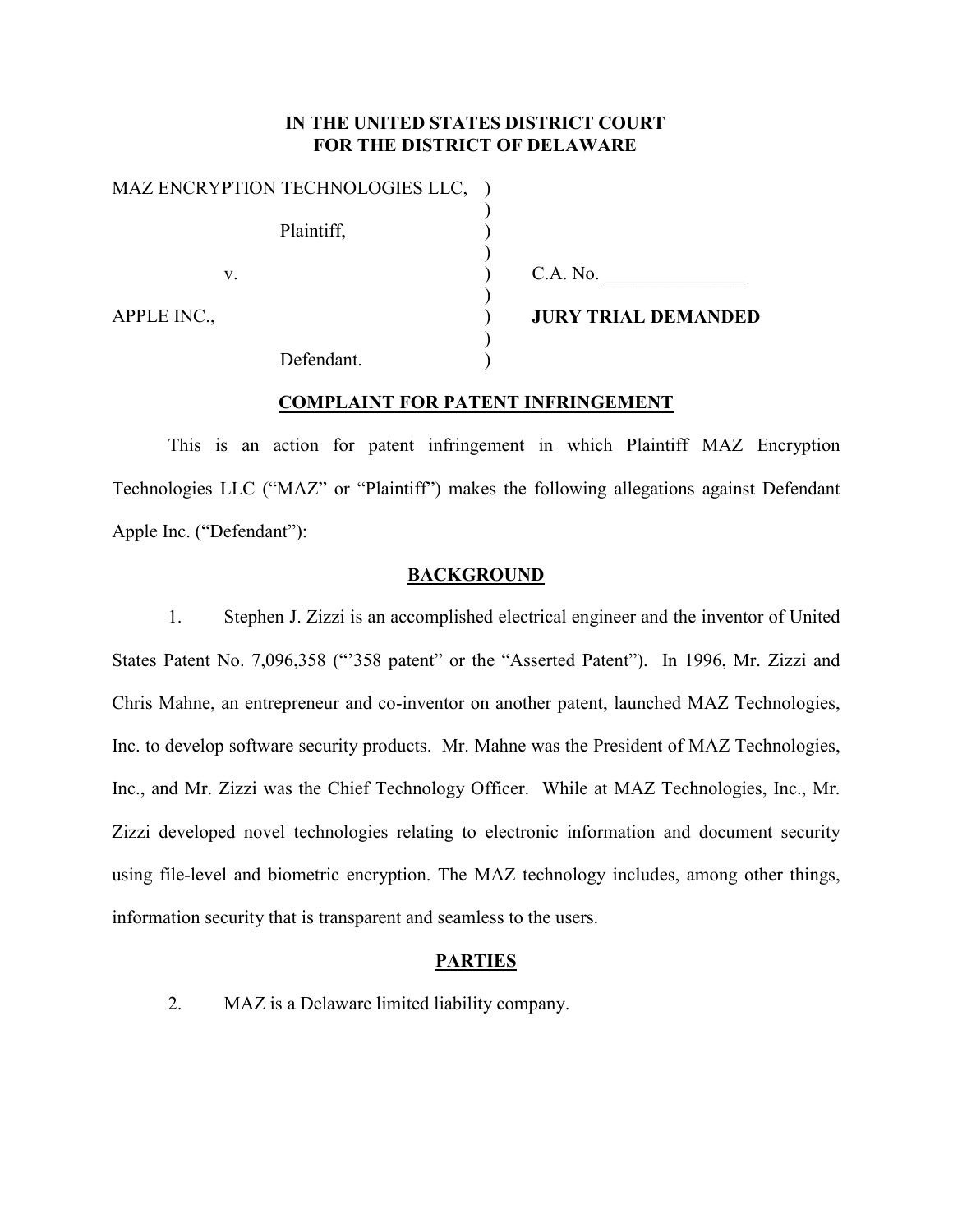3. On information and belief, Defendant is a California corporation with principal office at 1 Infinite Loop Cupertino, California. Defendant has appointed CT Corporation System, 818 W. Seventh St., Los Angeles, CA 90017 as its agent for service of process.

### **JURISDICTION AND VENUE**

4. This action arises under the patent laws of the United States, 35 U.S.C. § 1, *et seq.*, including § 271. This Court has subject matter jurisdiction pursuant to 28 U.S.C. §§ 1331 and 1338(a).

5. This Court has personal jurisdiction over Defendant because, among other reasons, Defendant has done business in this District, has committed and continues to commit acts of patent infringement in this District, and has harmed and continues to harm MAZ in this District, by, among other things, using, selling, offering for sale, and/or importing infringing products and/or services in this District.

6. Venue is proper in this District under 28 U.S.C. §§ 1391(b)-(d) and 1400(b) because, among other reasons, Defendant is subject to personal jurisdiction in this District, has committed and continues to commit acts of patent infringement in this District. For example, on information and belief, Defendant has used, sold, offered for sale, and/or imported infringing products and/or services in this District.

# **COUNT I INFRINGEMENT OF U.S. PATENT NO. 7,096,358**

7. MAZ is the owner by assignment of the '358 Patent, entitled "Encrypting File System." The application for the '358 Patent was filed on September 8, 2003. The patent issued on August 22, 2006. A true and correct copy of the '358 Patent is attached as **Exhibit A.**

8. Defendant has been and now is directly and/or indirectly infringing the '358 Patent, in this judicial District and elsewhere in the United States, by, among other things,

2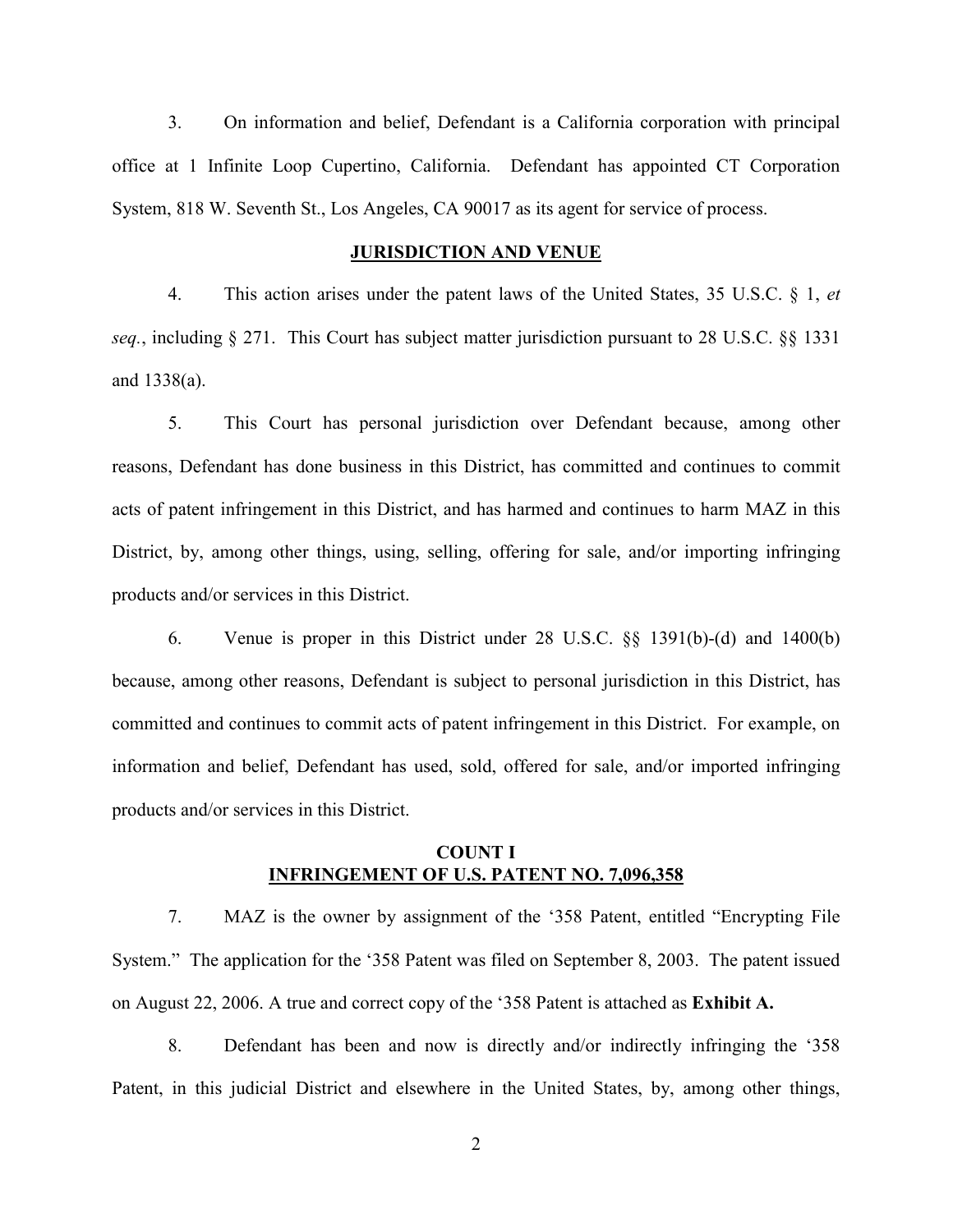making, using, importing, offering for sale, and/or selling computer encryption products that perform a process of decrypting documents comprising retrieving information or data from a first table and a second table, and causing a document to be decrypted. The infringing products and services include, for example, Defendant's iOS security system and/or architecture, and Defendant's products and services incorporating the same (e.g. iPhone, iPad, iPod Touch), and various versions thereof.

9. By engaging in the conduct described herein, Defendant has injured MAZ and is thus liable for infringement of the '358 Patent pursuant to 35 U.S.C. § 271.

10. Defendant has committed these acts of infringement without license or authorization.

11. To the extent that facts learned in discovery show that Defendant's infringement of the '358 Patent is or has been willful, MAZ reserves the right to request such a finding at the time of trial.

12. As a result of Defendant's infringement of the '358 Patent, MAZ has suffered monetary damages and is entitled to a money judgment in an amount adequate to compensate for Defendant's infringement, but in no event less than a reasonable royalty for the use made of the invention by Defendant, together with interest and costs as fixed by the Court. MAZ will continue to suffer damages in the future unless this Court enjoins Defendant's infringing activities.

13. MAZ has also suffered and will continue to suffer severe and irreparable harm unless this Court issues a permanent injunction prohibiting Defendant, its agents, servants, employees, representatives, and all others acting in active concert therewith from infringing the '358 Patent.

3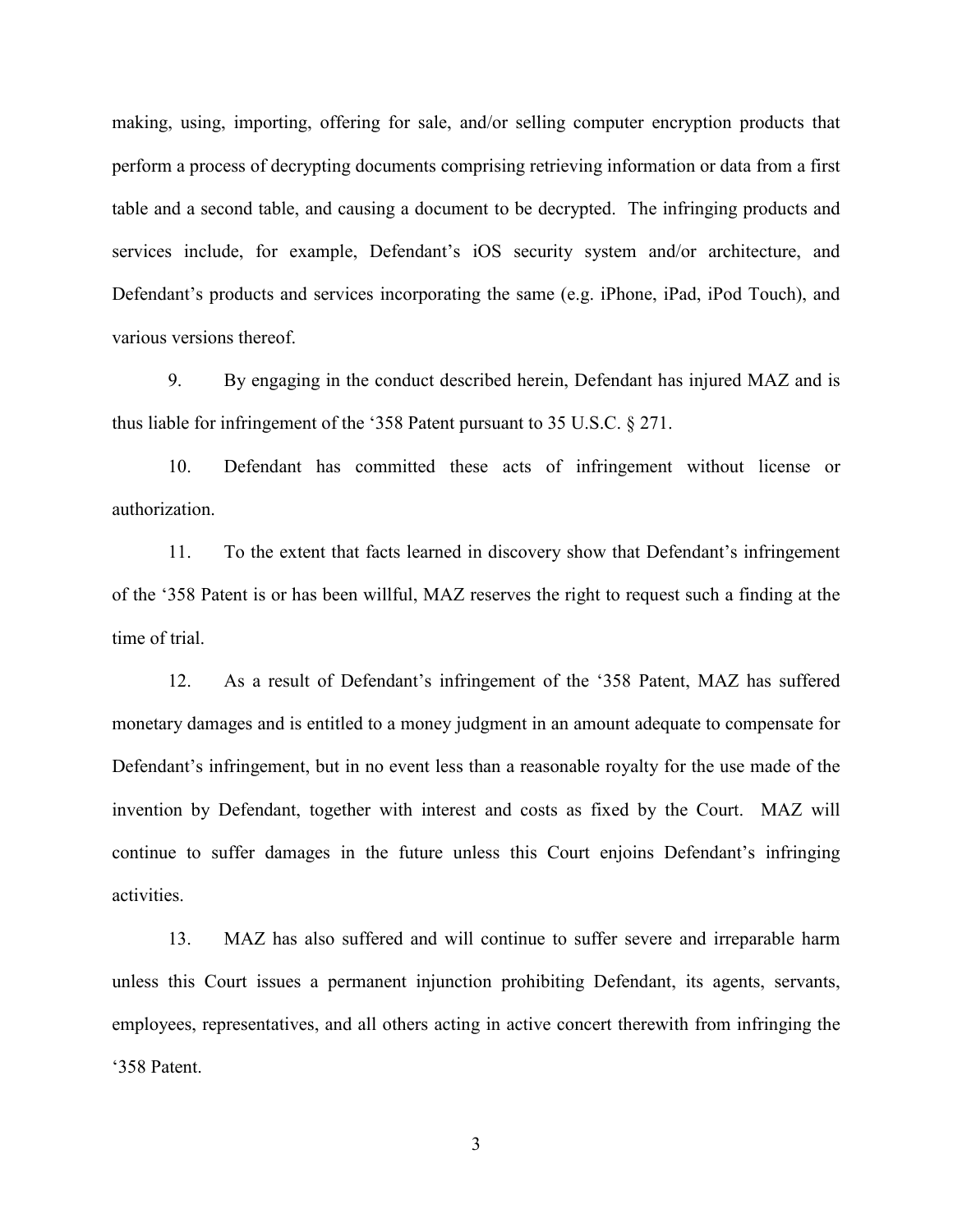#### **PRAYER FOR RELIEF**

MAZ respectfully requests that this Court enter:

- A. A judgment in favor of MAZ that Defendant has infringed, directly and/or indirectly, the '358 Patent (the "Asserted Patent");
- B. A permanent injunction enjoining Defendant and its officers, directors, agents, servants, affiliates, employees, divisions, branches, subsidiaries, parents, and all others acting in active concert therewith from infringement of the Asserted Patent, or such other equitable relief the Court determines is warranted;
- C. A judgment and order requiring Defendant to pay MAZ its damages, costs, expenses, and pre-judgment and post-judgment interest for Defendant's infringement of the Asserted Patent as provided under 35 U.S.C. § 284;
- D. A judgment and order finding that this is an exceptional case within the meaning of 35 U.S.C. § 285 and awarding to MAZ its reasonable attorneys' fees against Defendant;
- E. A judgment and order requiring Defendant to provide an accounting and to pay supplemental damages to MAZ, including without limitation, pre-judgment and post-judgment interest; and
- F. Any and all other relief to which MAZ may be entitled.

#### **DEMAND FOR JURY TRIAL**

MAZ, under Rule 38 of the Federal Rules of Civil Procedure, requests a trial by jury of any issues so triable by right.